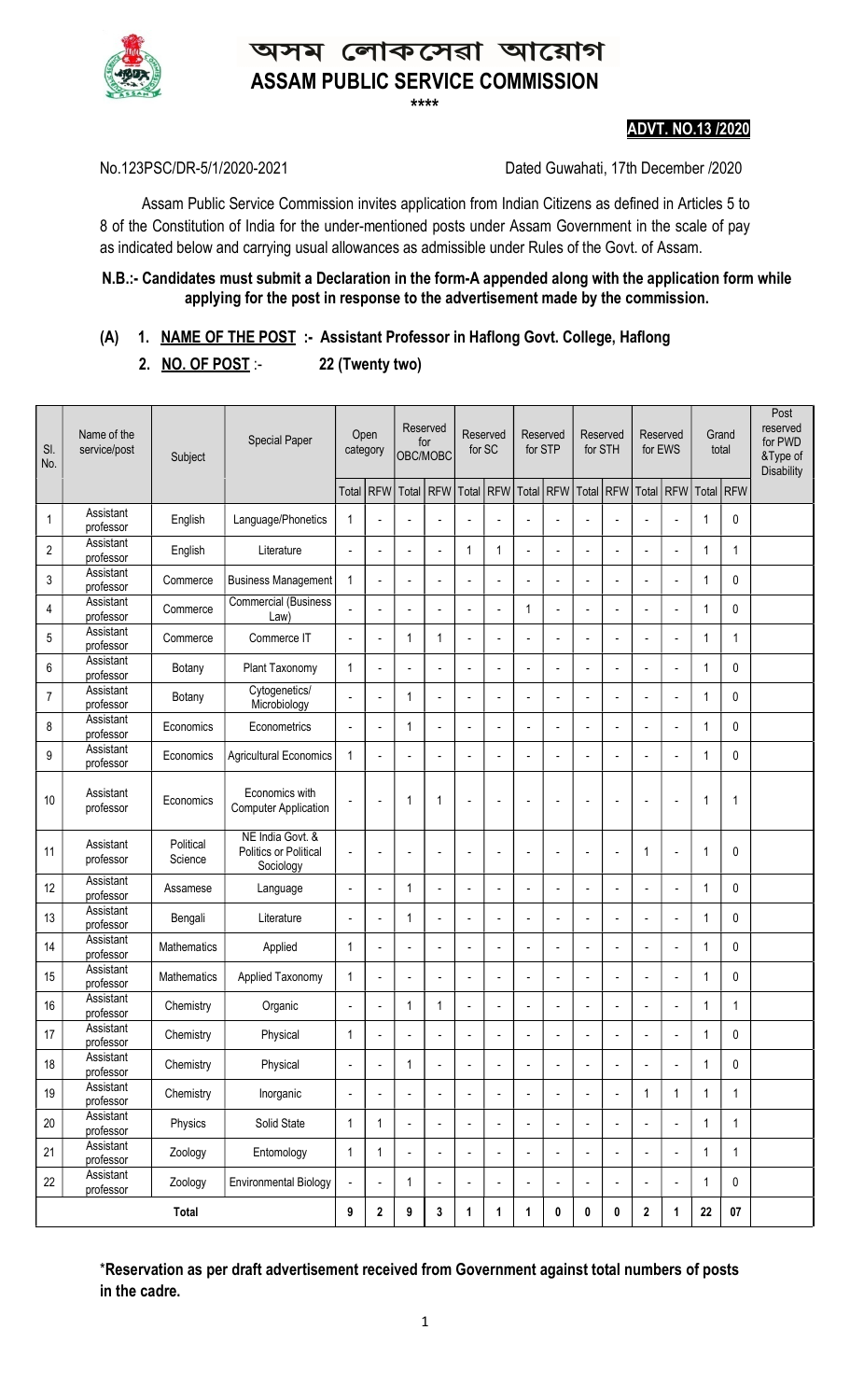3. **SCALE OF PAY** :- UGC 7<sup>th</sup> Scale of Pay - Rs.57,700/- to Rs.1,82,400/- p.m. plus other allowances as admissible as per rules from time to time.

# 4. EDUCATIONAL QUALIFICATION :-

- i. Good academic record with at least 55% marks (or an equivalent grade in a point scale wherever grading system is followed) at the Master's Degree level in a relevant subject from an Indian University, or an equivalent degree from an accredited foreign University.
- ii. Besides fulfilling the above qualifications, the candidate must have cleared the National Eligibility Test (NET) conducted by the UGC, CSIR or similar test accredited by the UGC like SLET/SET.
- iii. Candidates, who are, or have been awarded a Ph.D. Degree in accordance with the University Grants Commission (Minimum Standards and Procedure for Award of Ph.D. Degree) Regulations, 2009, shall be exempted from the recruitment of the minimum eligibility condition of NET/SLET/SET for recruitment and appointment of Assistant Professor or equivalent positions in Universities/Colleges/Institutions.
- iv. NET/SLET/SET shall also not be required for such Masters Programmes in disciplines for which NET/SLET/SET is not conducted.
- v. A relaxation of 5% will be provided at the graduate and master's level for the Schedule Caste/Schedule Tribe/Differently-abled (Physically and visually differently-abled) categories for the purpose of eligibility and for assessing good academic record during direct recruitment to teaching positions. The eligibility marks of 55% marks (or an equivalent grade in a point scale wherever grading system is followed) and the relaxation of 5% to the categories mentioned above are permissible, based on only the qualifying marks without including any grace mark procedures.
- vi. A relaxation of 5% may be provided, from 55% to 50% of the marks to the Ph.D. Degree holders, who have obtained their Master's Degree prior to 19 September, 1991.

#### (Attach self attested valid supporting documents.)

#### 5.AGE :-

 The candidates should not be less than 21 years of age and not more than 38 years of age as on 01-01-2020. The upper age limit is relaxable-

- (i) By 5 years for SC/ST candidates, i.e. upto 43 years.
- (ii) By 3 years for OBC/MOBC candidates i.e. upto 41 years as per Govt. Notification No. ABP. 6/2016/9 dated Dispur the 25<sup>th</sup> April 2018.
- (iii) For Persons with Disabilities (PWD) by 10 years irrespective of SC/ST/OBC and General Category of candidates as per Govt. Notification No. ABP 144/95/121 dated Dispur the 28<sup>th</sup> October, 2015.

 The age limit of the candidates will be calculated on the basis of the Matriculation /HSLC Admit Card/ Certificate issued by a recognized Board/Council and no other document shall be accepted in lieu of the mentioned documents.

6. RESERVATION FOR PWD CATEGORY CANDIDATES :- Reservation as per Roster Register indicated against each post. 3% of the posts are reserved for Physically Handicapped category of persons (orthopedic, visual disability for lecturer of Arts Stream except Mathematics and Geography). For Lecturer of Science Stream-orthopedic disability.

# (Attach self attested valid supporting documents.)

 $\triangleright$  The Advertisement has been issued as per UGC Guideline.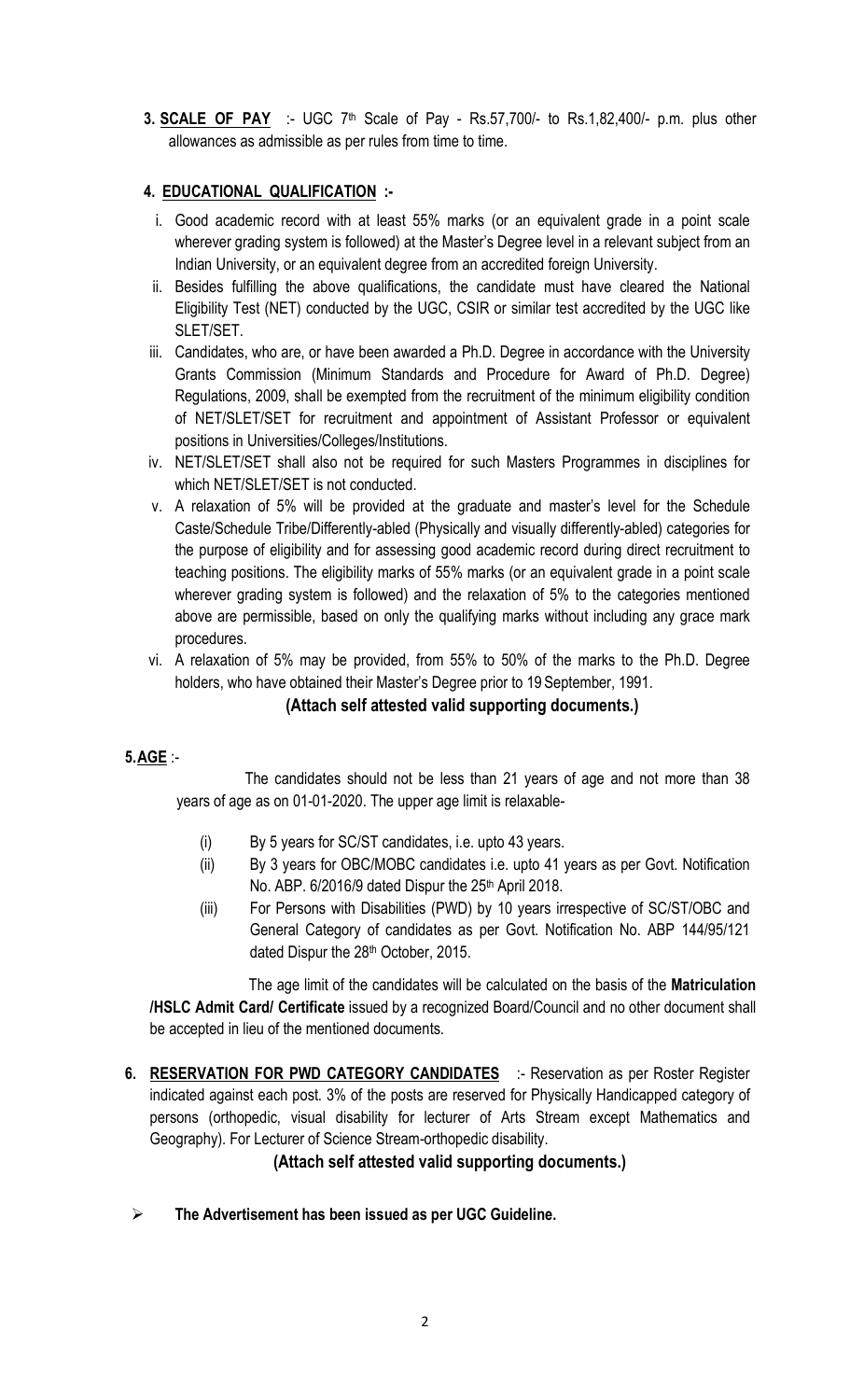# (B) 1. NAME OF THE POST :- Assistant Professor in Kokrajhar Govt. College, Kokrajhar

#### 2. NO. OF POST :- 15 (Fifteen)

| SI.<br>No.     | Name of the<br>service/post               | Subject              | <b>Special Paper</b>                                                             |                | Open<br>category |                | Reserved<br>for<br>OBC/MOBC | Reserved<br>for SC |                | for STP        | Reserved       | for STH        | Reserved       |                          | Reserved<br>for EWS      |                | Grand<br>total | Post<br>reserved<br>for PWD<br>&Type of<br><b>Disability</b> |
|----------------|-------------------------------------------|----------------------|----------------------------------------------------------------------------------|----------------|------------------|----------------|-----------------------------|--------------------|----------------|----------------|----------------|----------------|----------------|--------------------------|--------------------------|----------------|----------------|--------------------------------------------------------------|
|                |                                           |                      |                                                                                  | Total          | <b>RFW</b>       | Total          | <b>RFW</b>                  | Total              | <b>RFW</b>     | Total          | <b>RFW</b>     | Total          | <b>RFW</b>     | Total                    | <b>RFW</b>               |                | Total   RFW    |                                                              |
| $\mathbf{1}$   | Assistant<br>professor                    | Zoology              | Open                                                                             | $\overline{a}$ |                  |                |                             |                    | $\overline{a}$ | $\overline{a}$ |                | $\mathbf{1}$   |                | L                        |                          | $\mathbf{1}$   | 0              |                                                              |
| $\overline{2}$ | Assistant<br>professor                    | Zoology              | Entomology                                                                       | $\overline{a}$ | $\overline{a}$   | $\mathbf 1$    | 1                           |                    | $\overline{a}$ | $\overline{a}$ | $\overline{a}$ | $\overline{a}$ |                | $\overline{a}$           |                          | $\mathbf{1}$   | $\mathbf{1}$   |                                                              |
| 3              | Assistant<br>professor                    | Zoology              | Fish Biology and<br><b>Fishery Science</b>                                       |                | $\overline{a}$   | $\overline{a}$ | $\overline{a}$              | $\blacksquare$     | $\overline{a}$ | $\mathbf{1}$   | $\overline{a}$ | $\overline{a}$ | $\overline{a}$ | $\overline{a}$           | $\overline{a}$           | 1              | 0              |                                                              |
| 4              | Assistant<br>professor                    | Zoology              | Open                                                                             | $\mathbf{1}$   | $\overline{a}$   | $\overline{a}$ | $\overline{a}$              | $\overline{a}$     | $\overline{a}$ | $\overline{a}$ | $\overline{a}$ | $\overline{a}$ | ÷,             | $\overline{a}$           |                          | 1              | 0              |                                                              |
| 5              | Assistant<br>professor                    | English              | Open                                                                             | $\overline{a}$ | $\overline{a}$   | $\overline{a}$ | $\overline{a}$              |                    | $\overline{a}$ | $\overline{a}$ | $\overline{a}$ | $\mathbf{1}$   | $\mathbf{1}$   | $\overline{a}$           | $\overline{a}$           | $\mathbf{1}$   | $\mathbf{1}$   |                                                              |
| 6              | Assistant<br>professor                    | English              | Open                                                                             | $\mathbf{1}$   | $\overline{a}$   | $\overline{a}$ | ÷,                          | $\overline{a}$     | $\overline{a}$ | ÷,             | ÷.             | $\overline{a}$ | ÷,             | $\overline{a}$           | $\overline{a}$           | $\mathbf{1}$   | 0              |                                                              |
| $\overline{7}$ | Assistant<br>professor                    | Computer<br>Science  | Web Technology<br>candidates<br>having basic<br>Electronics                      | $\overline{a}$ | $\overline{a}$   | $\mathbf{1}$   | $\overline{a}$              | $\overline{a}$     | $\overline{a}$ | $\overline{a}$ | $\overline{a}$ | l.             | $\overline{a}$ | $\overline{a}$           | ÷,                       | $\overline{1}$ | 0              |                                                              |
| 8              | Assistant<br>professor                    | Political<br>Science | Open                                                                             | $\overline{a}$ | L.               | ÷.             | ÷,                          |                    | $\overline{a}$ | ÷,             |                | $\overline{a}$ |                | $\mathbf{1}$             | $\overline{a}$           | $\mathbf{1}$   | 0              |                                                              |
| 9              | Assistant<br>professor                    | Political<br>Science | Open candidates<br>having<br>Environment and<br>Politics paper<br>are preferable | $\overline{a}$ | ÷.               | $\overline{a}$ | $\overline{a}$              | $\overline{a}$     | $\overline{a}$ | $\mathbf{1}$   | 1              | $\overline{a}$ | $\overline{a}$ | ÷,                       | $\overline{a}$           | $\mathbf 1$    | $\mathbf{1}$   |                                                              |
| 10             | Assistant<br>professor                    | <b>Bodo</b>          | Open                                                                             | $\mathbf{1}$   | ÷,               | ÷,             | $\overline{\phantom{a}}$    |                    | ÷,             | Ĭ.             | $\overline{a}$ | L              |                | Ĭ.                       | $\overline{a}$           | $\mathbf{1}$   | 0              |                                                              |
| 11             | Assistant<br>professor                    | Assamese             | Literature                                                                       | $\mathbf{1}$   | $\mathbf{1}$     | $\overline{a}$ | ÷,                          | $\overline{a}$     | $\overline{a}$ | ÷,             | $\overline{a}$ | L              | $\overline{a}$ | $\overline{a}$           | $\overline{\phantom{a}}$ | $\mathbf{1}$   | $\mathbf{1}$   |                                                              |
| 12             | Assistant<br>professor                    | Economics            | Financial System                                                                 | $\mathbf{1}$   |                  |                |                             |                    |                | $\overline{a}$ |                |                |                |                          |                          | 1              | 0              |                                                              |
| 13             | Assistant<br>professor                    | Economics            | Open candidates<br>having<br>Mathematical<br>Economics are<br>preferable         | $\blacksquare$ | ÷,               | $\overline{a}$ | $\overline{\phantom{a}}$    | $\overline{a}$     | $\overline{a}$ | ÷,             | $\blacksquare$ | $\mathbf{1}$   | ÷,             | $\overline{\phantom{a}}$ | $\overline{a}$           | 1              | 0              |                                                              |
| 14             | Assistant<br>professor                    | Botany               | Cytogenetic &<br>Plant Breeding                                                  | $\overline{a}$ | ÷.               | ÷,             | ÷,                          | $\mathbf{1}$       | $\overline{a}$ | $\overline{a}$ | $\overline{a}$ | L              | $\overline{a}$ | Ĭ.                       | $\overline{a}$           | $\mathbf{1}$   | 0              |                                                              |
| 15             | Assistant<br>Physics<br>Open<br>professor |                      |                                                                                  |                |                  |                |                             |                    | $\overline{a}$ |                | L,             |                | $\mathbf{1}$   |                          | $\mathbf{1}$             | 0              |                |                                                              |
| <b>Total</b>   |                                           |                      |                                                                                  | 5              | 1                | $\mathbf{2}$   | 1                           | 1                  | 0              | $\mathbf 2$    | 1              | 3              | 1              | $\overline{2}$           | 0                        | 15             | 4              |                                                              |

# \*Reservation as per draft advertisement received from Government against total numbers of posts in the cadre.

3. **SCALE OF PAY** :- UGC 7<sup>th</sup> Scale of Pay - Rs.57,700/- to Rs.1,82,400/- p.m. plus other allowances as admissible as per rules from time to time.

### 4. EDUCATIONAL QUALIFICATION :-

- i. Good academic record with at least 55% marks (or an equivalent grade in a point scale wherever grading system is followed) at the Master's Degree level in a relevant subject from an Indian University, or an equivalent degree from an accredited foreign University.
- ii. Besides fulfilling the above qualifications, the candidate must have cleared the National Eligibility Test (NET) conducted by the UGC, CSIR or similar test accredited by the UGC like SLET/SET.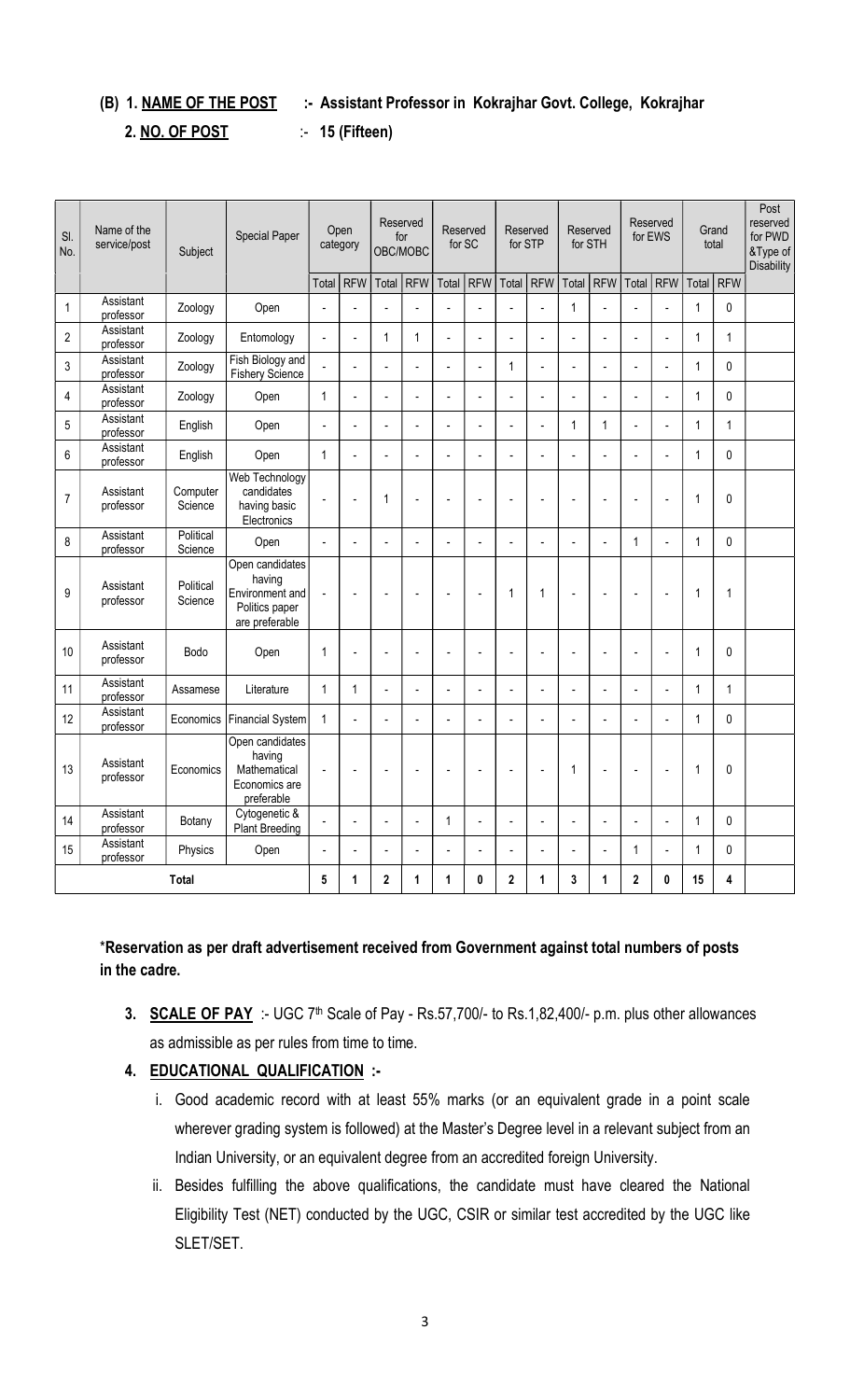- iii. Candidates, who are, or have been awarded a Ph.D. Degree in accordance with the University Grants Commission (Minimum Standards and Procedure for Award of Ph.D. Degree) Regulations, 2009, shall be exempted from the recruitment of the minimum eligibility condition of NET/SLET/SET for recruitment and appointment of Assistant Professor or equivalent positions in Universities/Colleges/Institutions.
- iv. Net/SLET/SET shall also not be required for such Masters Programmes in disciplines for which NET/SLET/SET is not conducted.
- v. A relaxation of 5% will be provided at the graduate and master's level for the Schedule Caste/Schedule Tribe/Differently-abled (Physically and visually differently-abled) categories for the purpose of eligibility and for assessing good academic record during direct recruitment to teaching positions. The eligibility marks of 55% marks (or an equivalent grade in a point scale wherever grading system is followed) and the relaxation of 5% to the categories mentioned above are permissible, based on only the qualifying marks without including any grace mark procedures.
- vi. A relaxation of 5% may be provided, from 55% to 50% of the marks to the Ph.D. Degree holders, who have obtained their Master's Degree prior to 19 September, 1991.

#### (Attach self attested valid supporting documents.)

# 5. AGE :-

 The candidates should not be less than 21 years of age and not more than 38 years of age as on 01-01-2020. The upper age limit is relaxable-

- i. By 5 years for SC/ST candidates, i.e. upto 43 years.
- ii. By 3 years for OBC/MOBC candidates i.e. upto 41 years as per Govt. Notification No. ABP. 6/2016/9 dated Dispur the 25<sup>th</sup> April 2018.
- iii. For Persons with Disabilities (PWD) by 10 years irrespective of SC/ST/OBC and General Category of candidates as per Govt. Notification No. ABP 144/95/121 dated Dispur the 28<sup>th</sup> October, 2015.

 The age limit of the candidates will be calculated on the basis of the Matriculation /HSLC Admit Card/ Certificate issued by a recognized Board/Council and no other document shall be accepted in lieu of the mentioned documents.

#### 6. RESERVATION FOR PWD CATEGORY CANDIDATES :-

 Reservation as per Roster Register indicated against each post. 3% of the posts are reserved for Physically Handicapped category of persons (orthopedic, visual disability for lecturer of Arts Stream except Mathematics and Geography). For Lecturer of Science Stream-orthopedic disability.

#### $\triangleright$  The Advertisement has been issued as per UGC Guideline.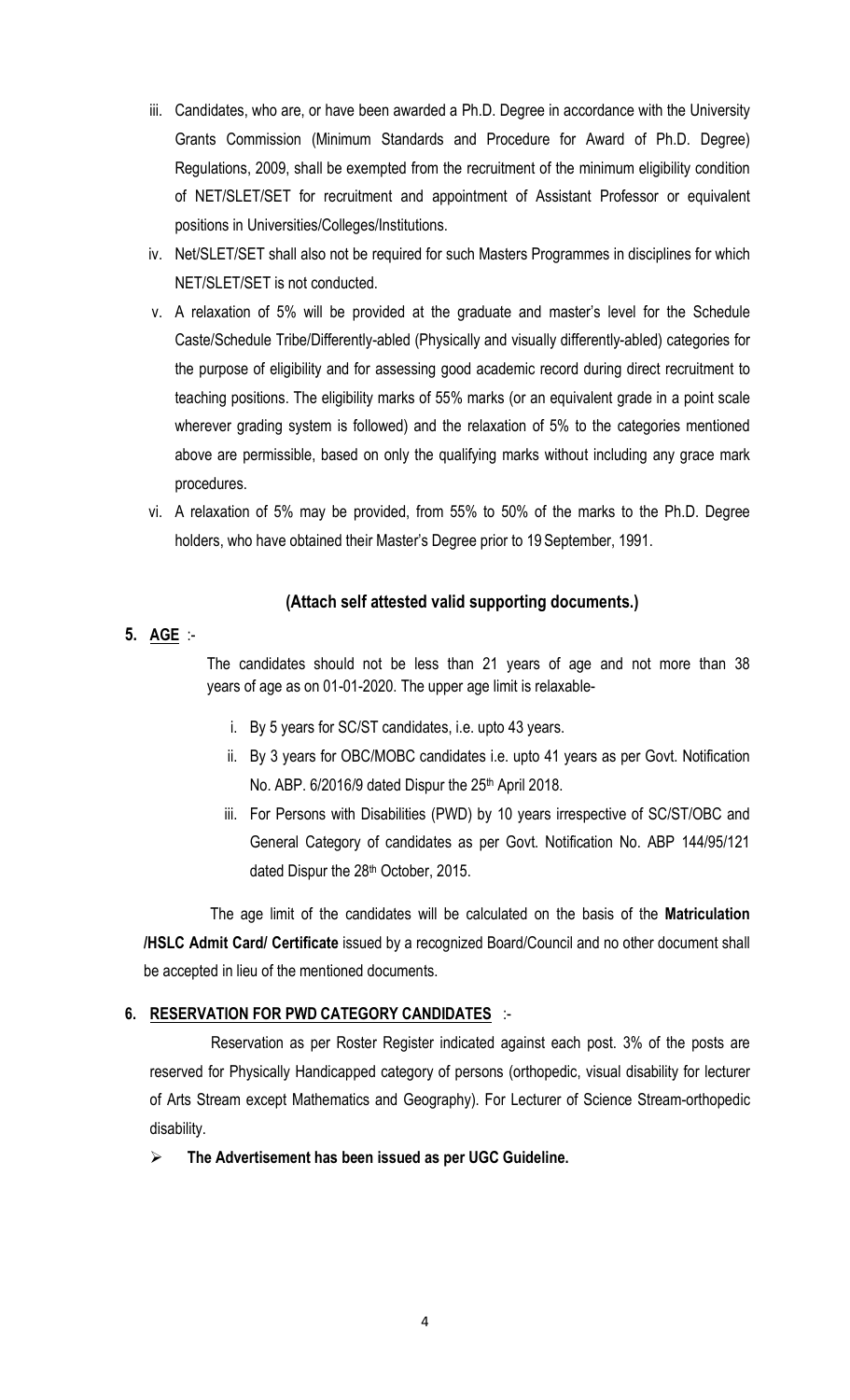#### (C) 1. NAME OF THE POST :- Whole time Assistant Professor of BRM Govt. Law College

#### 2. NO. OF POST :- 2 (Two)

| Name of the<br><b>Service/Post</b>                                                       | Open<br>category |            | <b>Reserved</b><br>for<br><b>OBC/MOBC</b> |            | <b>Reserved</b><br>for<br><b>SC</b> |            | <b>Reserved</b><br>For<br><b>STP</b> |            | <b>Reserved</b><br>For<br><b>STH</b> |            | Reserved<br>for<br><b>EWS</b> |            |              | <b>Grand</b><br><b>Total</b> | Post<br>reserved<br>for PWD<br>&Type of<br><b>Disability</b> |
|------------------------------------------------------------------------------------------|------------------|------------|-------------------------------------------|------------|-------------------------------------|------------|--------------------------------------|------------|--------------------------------------|------------|-------------------------------|------------|--------------|------------------------------|--------------------------------------------------------------|
|                                                                                          | <b>Total</b>     | <b>RFW</b> | <b>Total</b>                              | <b>RFW</b> | <b>Total</b>                        | <b>RFW</b> | <b>Total</b>                         | <b>RFW</b> | <b>Total</b>                         | <b>RFW</b> | <b>Total</b>                  | <b>RFW</b> | <b>Total</b> | <b>RFW</b>                   |                                                              |
| Whole time<br><b>Assistant</b><br>Professor of<br><b>BRM Govt.</b><br><b>Law College</b> | 01               | 00         | 01                                        | 00         | 00                                  | 00         | 00                                   | 00         | 00                                   | 00         | 00                            | 00         | 02           | 00                           | <b>Nil</b>                                                   |

\*Reservation as per draft advertisement received from Government against total numbers of posts in the cadre.

3. **SCALE OF PAY** :- UGC 7<sup>th</sup> Scale of Pay - Rs.57,700/- to Rs.1,82,400/- p.m. plus other allowances as admissible as per rules from time to time.

#### 4. EDUCATIONAL QUALIFICATION:

(i) Master Degree with 55% marks (or an equivalent grade in a point scale wherever grading system is followed) in a relevant/allied subject from an Indian University or an equivalent degree from an accredited foreign University. (5% marks are relaxable to the candidates belonging to SC/ST/PWD category in the concerned subject.)

(ii) Besides fulfilling the above qualifications, the candidates must have cleared the National Eligibility Test (NET) conducted by the UGC, CSIR or similar test accredited by UGC like SLET/SET or who are or have been awarded a Ph.D. degree in accordance with University Grants Commission (Minimum standards and procedure for Award of M.Phil/Ph.D. Degree) Regulations, 2009 or 2016 and their amendments from time to time as the case may be.

 Provided further, candidates registered for the Ph.D. programme prior to July, 11, 2009 shall be governed by the provisions of the then existing Ordinance/Bye-laws/Regulations of the Institutions awarding the degree and such Ph.D. candidates shall be exempted from the recruitment of NET/SLET/SET for recruitment and appointment of Assistant Professor or equivalent positions in Universities/Colleges/Institutions subject to the fulfillment of the following conditions:-

- (a) Ph.D. degree of the candidate awarded in regular mode only.
- (b) Evaluation of Ph.D. thesis by at least two external examiners.
- (c) Open Ph.D., Viva-Voce of the candidates had been conducted.
- (d) Candidate has published two research papers from his/her Ph.D. work out of which at least one must be in a referred journal.
- (e) Candidate has made at least two presentations in conference/seminars based on his/her Ph.D. work.
- (f) (a) to (e) as above are to be certified by the Registrar/Dean(Academic Affairs)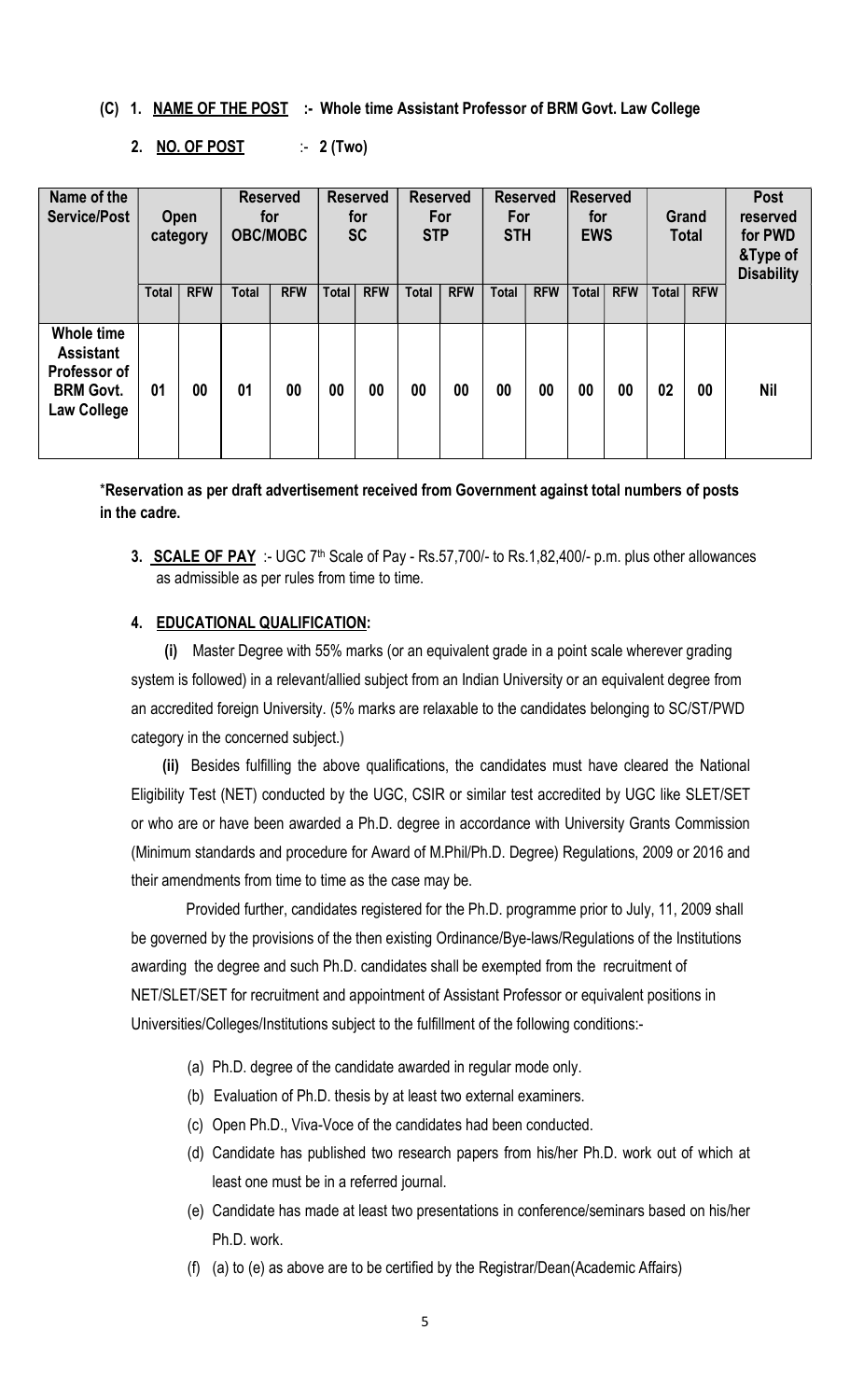(iii) NET/SLET/SET shall also not be required for such Master Programs in discipline for which NET/SLET/SET is not conducted by the UGC, CSIR or similar test accredited by the UGC like SLET/SET.

**OR** Service Service Service Service Service Service Service Service Service Service Service Service Service Service Service Service Service Service Service Service Service Service Service Service Service Service Service S

 Ph.D. degree from University/Institution with a ranking in top 500 in the World University ranking (at any time) by Quacquarelii Symonds (QS), the Times Higher Education(THE) and Academic Ranking of World Universities (ARWU) of the Shanghai Jiao Tong University (Shanghai).

# (Attach self attested valid supporting documents.)

Note:- Academic score as prescribed in Appendix III, Table 3 A for Universities and 3 B for Colleges shall be considered for short-listing of the candidates for interview only and the sections shall be based on performance in the interview.

- 5. Practicing Lawyers shall have to surrender their license of Bar Council at the time of joining in the service.
- 6. AGE :- The candidates should not be less than 21 years of age and not more than 38 years of age as on 01-01-2020. The upper age limit is relaxable-
	- (i) By 5 years for SC/ST candidates, i.e. upto 43 years.
	- (ii) By 3 years for OBC/MOBC candidates i.e. upto 41 years as per Govt. Notification No. ABP. 6/2016/9 dated Dispur the 25<sup>th</sup> April 2018.
	- (iii) For Persons with Disabilities (PWD) by 10 years irrespective of SC/ST/OBC and General Category of candidates as per Govt. Notification No. ABP 144/95/121 dated Dispur the 28<sup>th</sup> October, 2015.

The age limit of the candidates will be calculated on the basis of the Matriculation /HSLC Admit Card/ Certificate issued by a recognized Board/Council and no other document shall be accepted in lieu of the mentioned documents.

# 7. FOR PWD CATEGORY CANDIDATES:-

 Since there is no post reserved for PWD candidates they will have to compete with other candidates without any PWD reservation.

# $\triangleright$  The Advertisement has been issued as per UGC Guideline.

- (D) 1. NAME OF THE POST :- Librarian of BRM Govt. Law College
	- 2. NO. OF POST :- 1 (One)

| Name of the<br>service/post                     | Open<br>category |    | <b>Reserved</b><br>for<br><b>OBC/MOBC</b>                                     |    | <b>Reserved</b><br>for SC |    | <b>Reserved</b><br>for STP |    | Reserved<br>for STH |    | <b>Reserved</b><br>for EWS |    | Grand<br>total |    | <b>Post</b><br>reserved<br>for PWD<br>&Type of<br><b>Disability</b> |
|-------------------------------------------------|------------------|----|-------------------------------------------------------------------------------|----|---------------------------|----|----------------------------|----|---------------------|----|----------------------------|----|----------------|----|---------------------------------------------------------------------|
|                                                 | <b>Total</b>     |    | RFW Total   RFW   Total   RFW Total   RFW Total   RFW Total   RFW Total   RFW |    |                           |    |                            |    |                     |    |                            |    |                |    |                                                                     |
| <b>Librarian of BRM</b><br>Govt. Law<br>College | 01               | 00 | 00                                                                            | 00 | 00                        | 00 | 00                         | 00 | 00                  | 00 | 00                         | 00 | 01             | 00 | <b>Nil</b>                                                          |

\*Reservation as per draft advertisement received from Government against total numbers of posts in the cadre.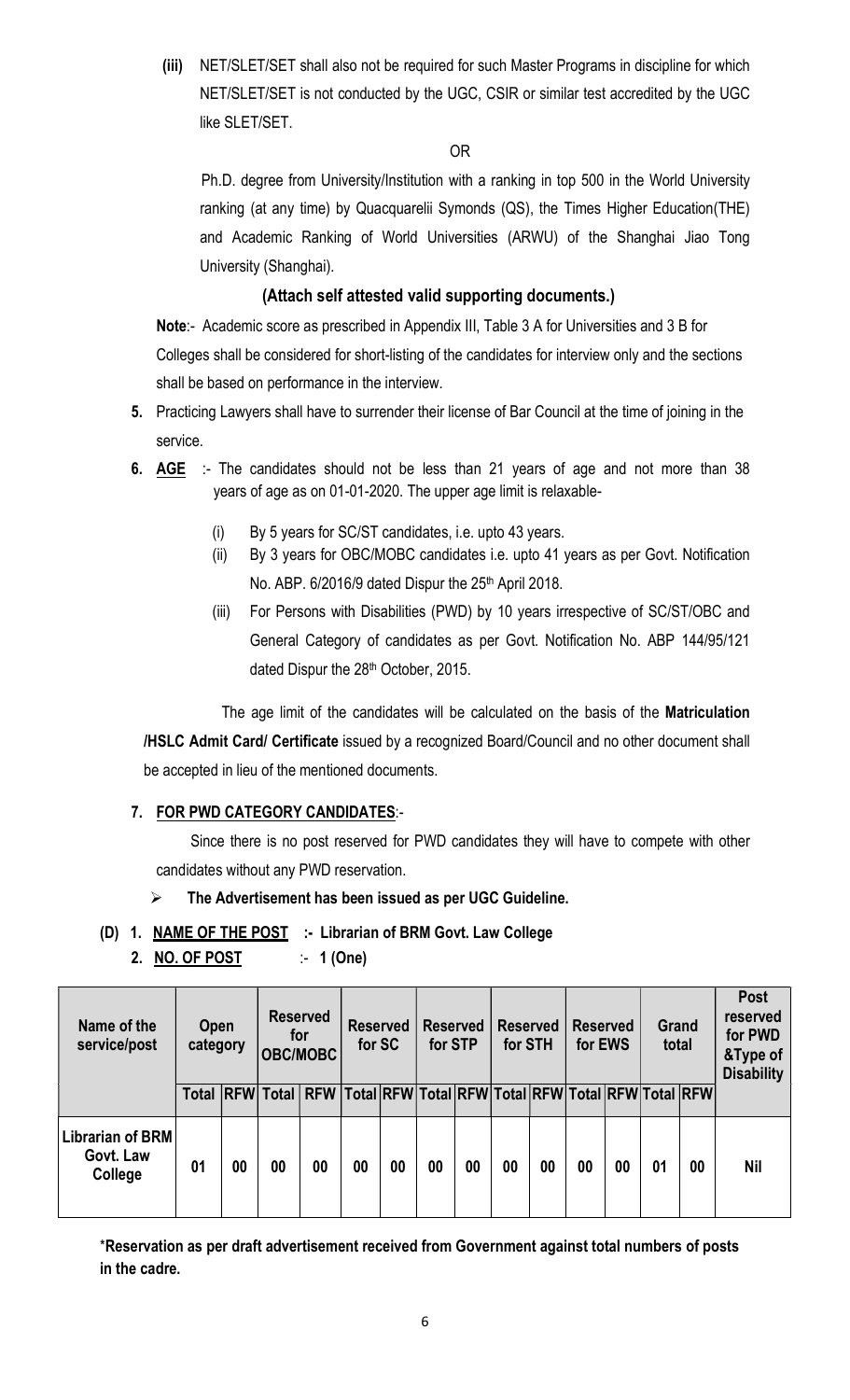3. SCALE OF PAY :- UGC 7<sup>th</sup> pay scale Rs.57,700/- to Rs.1,82,400/- with other allowances as per Rules are admissible from time to time.

# 4. EDUCATIONAL QUALIFICATION:

(i) A master degree in Library Science/Information Science/Documentation Science or an equivalent professional degree with at least 55% marks (or an equivalent grade in a point scale wherever grading system is followed) and a consistently good academic record with knowledge of computerization of Library. 5% marks is relaxable to the candidates belonging to SC/ST/PWD category in the concerned subject.

(ii) Besides fulfilling the above qualifications, the candidates must have cleared the National Eligibility Test (NET) conducted by the UGC, CSIR or similar test accredited by the UGC like SLET/SET or who are or have been awarded a Ph.D. Degree in accordance with the University Grant Commission (minimum standards and procedure for award of M.Phil/Ph.D. degree) Regulations, 2009 or 2016 and their amendments from time to time as the case may be.

 Provided further, candidates registered for the Ph.D. programme prior to July11,2009 shall be governed by the provisions of then existing Ordinance/Bye-laws/Regulations of the Institutions awarding the degree and such Ph.D.candidates and appointment of Assistant Professor of equivalent positions in the Universities/Colleges/Institutions subject to the fulfillment of the following conditions-

- (a) Ph.D. degree of the candidate awarded in regular mode only.
- (b) Evaluation of Ph.D. thesis by at least two external examiners.
- (c) Open Ph.D., Viva-Voce of the candidates had been conducted.
- (d) Candidate has published two research papers from his/her Ph.D. work out of which at least one must be in a referred journal.
- (e) Candidate has made at least two presentations in conference/seminars based on his/her Ph.D. work.
- (f) (a) to (e) as above are to be certified by the Registrar/Dean(Academic Affairs)

(iii) NET/SLET/SET shall also not be required for such Masters Programmes in disciplines for which NET/SLET/SET is not conducted by the UGC, CSIR or similar test accredited by the UGC like SLET/NET.

# (Attach self attested valid supporting documents.)

- 5.  $\overline{AGE}$  :- The candidates should not be less than 21 years of age and not more than 38 years of age as on 01-01-2020. The upper age limit is relaxable-
	- (i) By 5 years for SC/ST candidates, i.e. upto 43 years.
	- (ii) By 3 years for OBC/MOBC candidates i.e. upto 41 years as per Govt. Notification No. ABP. 6/2016/9 dated Dispur the 25<sup>th</sup> April 2018.
	- (iii) For Persons with Disabilities (PWD) by 10 years irrespective of SC/ST/OBC and General Category of candidates as per Govt. Notification No. ABP 144/95/121 dated Dispur the 28<sup>th</sup> October, 2015.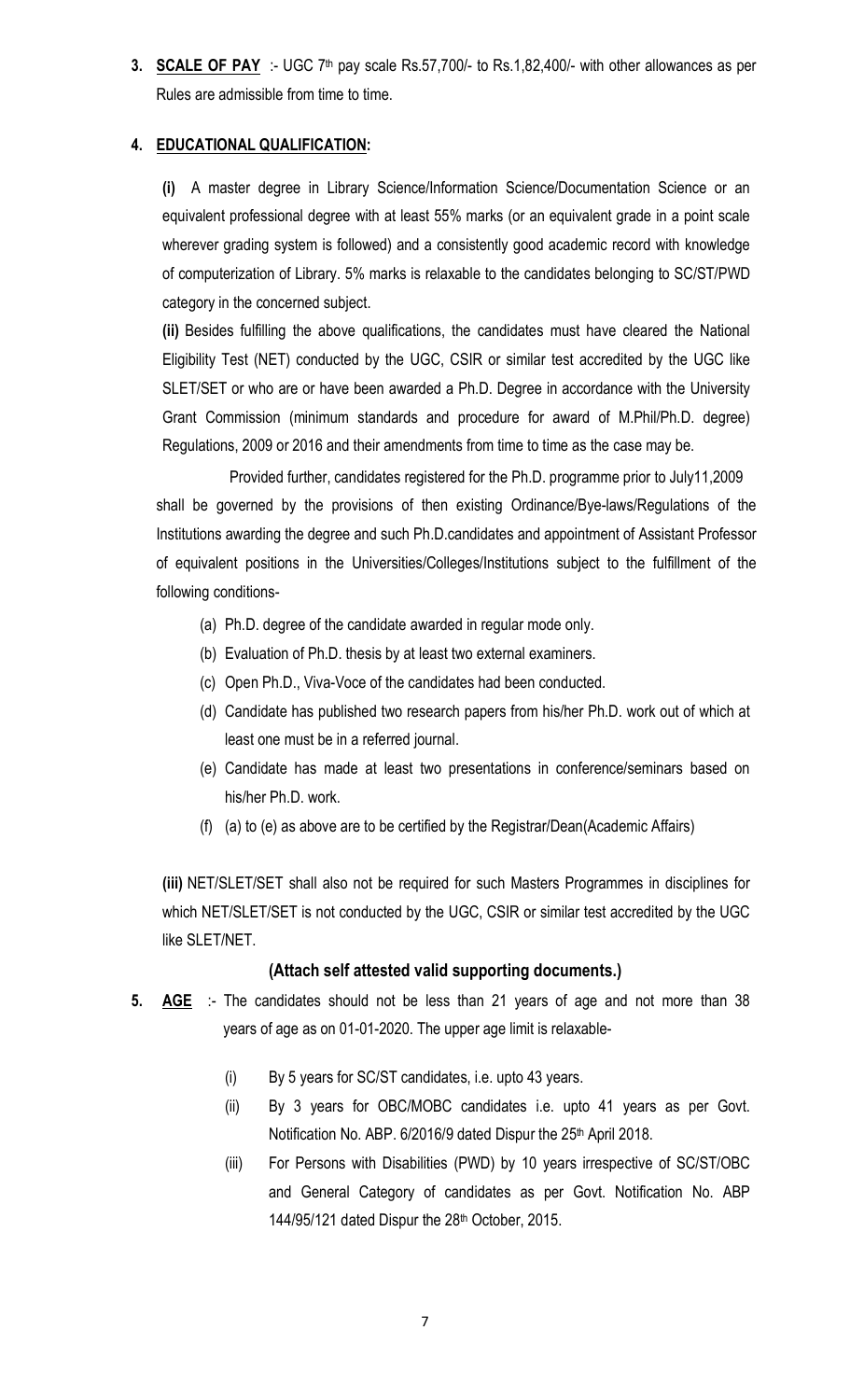The age limit of the candidates will be calculated on the basis of the Matriculation/HSLC Admit Card/ Certificate issued by a recognized Board/Council and no other document shall be accepted in lieu of the mentioned documents.

## 6. FOR PWD CATEGORY CANDIDATES:-

 Since there is no post reserved for PWD candidates they will have to compete with other candidates without any PWD reservation.

# $\triangleright$  The Advertisement has been issued as per UGC Guideline.

#### (E) 1. NAME OF THE POST :- District Museum Officer Grade-I (Gazetted) in the Directorate of Museum under Cultural Affairs Department, Assam.

2. NO. OF POST :- 5 (Five) nos.

| Name of the<br>service/post                                                                                                                | <b>Open</b><br>category |          | <b>Reserved</b><br>for<br><b>OBC/MOB</b><br>C |            | <b>Reserved</b><br>for SC |    | <b>Reserved</b><br>for STP                    |    | <b>Reserved</b><br>for STH |    | <b>Reserved</b><br>for EWS |    | <b>Grand</b><br>total |            | <b>Post</b><br>reserved<br>for PWD<br>$ $ &Type of<br><b>Disabilit</b> |
|--------------------------------------------------------------------------------------------------------------------------------------------|-------------------------|----------|-----------------------------------------------|------------|---------------------------|----|-----------------------------------------------|----|----------------------------|----|----------------------------|----|-----------------------|------------|------------------------------------------------------------------------|
|                                                                                                                                            |                         | Tota RFW | <b>Total</b>                                  | <b>RFW</b> |                           |    | Total RFW Total RFW Total RFW Total RFW Total |    |                            |    |                            |    |                       | <b>RFW</b> |                                                                        |
| <b>District Museum Officer</b><br>Grade-I (Gazetted) in the<br><b>Directorate of Museum</b><br>under Cultural Affairs<br><b>Department</b> | 2                       | 00       | 01                                            | 00         | 01                        | 00 | 01                                            | 00 | 00                         | 00 | 00                         | 00 | 05                    | 00         | <b>Nil</b>                                                             |

\*Reservation as per draft advertisement received from Government against total numbers of posts in the cadre.

3. SCALE OF PAY :- Rs. 30,000 to Rs. 1,10,000 (Pay Band 4)+ Grade Pay of Rs.12,700/- plus other allowances as admissible under Rules of The Govt. of Assam.

# 4. EDUCATIONAL QUALIFICATION:

 Post Graduate degree in History (Ancient)/ Anthropology/ Archaeology/ Sanskrit from a recognized University with knowledge of Museum training /method.

**Contract Contract Contract Contract Contract Contract Contract Contract Contract Contract Contract Contract Contract Contract Contract Contract Contract Contract Contract Contract Contract Contract Contract Contract Contr** 

M.A in Museology from a recognized University.

# (Attach self attested valid supporting documents.)

# The candidates who are in Govt. service must apply through proper channel. Preference will be given to Departmental (Museum Service) candidates.

5. AGE :-

 The candidates should not be less than 21 years of age and not more than 38 years of age as on 01-01-2020. The upper age limit is relaxable-

- By 5 years for SC/ST candidates, i.e. upto 43 years.
- (ii) By 3 years for OBC/MOBC candidates i.e. upto 41 years as per Govt. Notification No. ABP. 6/2016/9 dated Dispur the 25th April 2018.
- (iii) For Persons with Disabilities (PWD) by 10 years irrespective of SC/ST/OBC and General Category of candidates as per Govt. Notification No. ABP 144/95/121 dated Dispur the 28th October, 2015.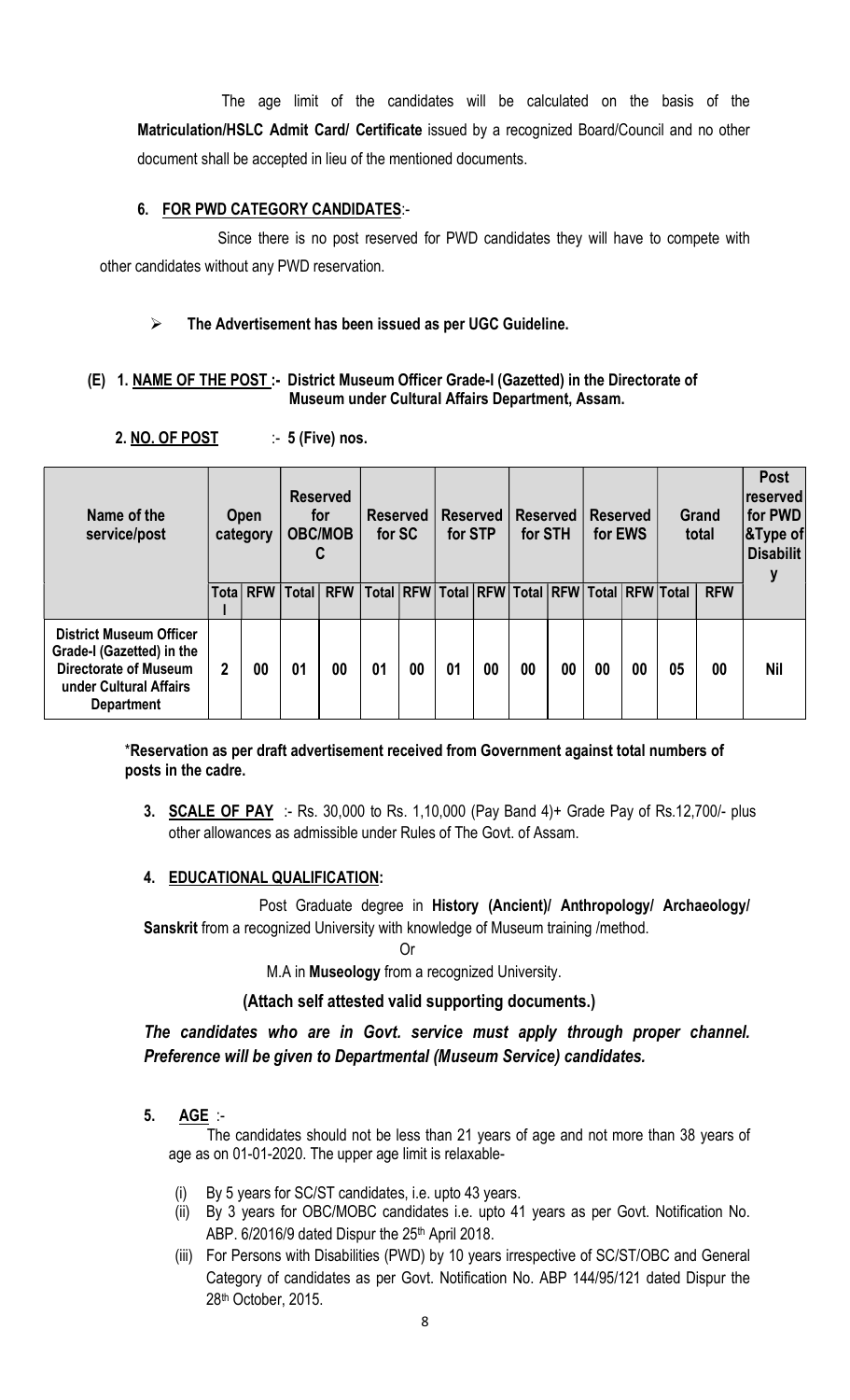The age limit of the candidates will be calculated on the basis of the Matriculation /HSLC Admit Card/ Certificate issued by a recognized Board/Council and no other document shall be accepted in lieu of the mentioned documents.

## 6. ELIGIBILITY CRITERIA :-

 The candidate must be a permanent resident of Assam. As a domicile proof of the candidate, one of the documents viz. PRC/Voters ID card/Employment Exchange Registration need to be enclosed.

## 7.PHYSICAL FITNESS :

A candidate for direct recruitment shall be :

- a) Of sound health, both mentally and physically.
- b) Required to undergo medical examination before appointment to the Service.
- The Advertisement has been issued as per Service Rule.

# (F) 1. NAME OF THE POST :- Assistant Architect Grade-I (Gazetted) in the Directorate of Museum under Cultural Affairs Department, Assam.

2. NO. OF POST :- 1 (One) no.

| Name of the<br>service/post                                                                                                            | <b>Open</b><br>category |           | <b>Reserved</b><br>for<br><b>OBC/MOBC</b> |            | <b>Reserved</b><br>for SC |             | <b>Reserved</b><br>for STP |             | <b>Reserved</b><br>for STH |             | <b>Reserved</b><br>for EWS |                 | Grand<br>total |            | <b>Post</b><br>reserved<br>for PWD<br>$ \&$ Type of $ $<br><b>Disabilit</b> |
|----------------------------------------------------------------------------------------------------------------------------------------|-------------------------|-----------|-------------------------------------------|------------|---------------------------|-------------|----------------------------|-------------|----------------------------|-------------|----------------------------|-----------------|----------------|------------|-----------------------------------------------------------------------------|
|                                                                                                                                        |                         | Total RFW | <b>Total</b>                              | <b>RFW</b> |                           | Total   RFW |                            | Total   RFW |                            | Total   RFW |                            | Total RFW Total |                | <b>RFW</b> |                                                                             |
| <b>Assistant Architect</b><br>Grade-I (Gazetted) in the<br><b>Directorate of Museum</b><br>under Cultural Affairs<br><b>Department</b> | 01                      | 00        | 00                                        | 00         | 00                        | 00          | 00                         | 00          | 00                         | 00          | 00                         | 00              | 01             | 00         | <b>Nil</b>                                                                  |

\*Reservation as per draft advertisement received from Government against total numbers of posts in the cadre.

3. **SCALE OF PAY** :- Rs. 30,000 to Rs. 1,10,000 (Pay Band 4)+ Grade Pay of Rs.12,700/- plus other allowances as admissible under Rules of The Govt. of Assam.

#### 4. EDUCATIONAL QUALIFICATION:

 Bachelor's degree in Architecture from recognized University/Institution. Should be registered with the architecture council of India.

# (Attach self attested valid supporting documents. )

- 5. AGE :- The candidates should not be less than 21 years of age and not more than 38 years of age as on 01-01-2020. The upper age limit is relaxable-
	- (iv) By 5 years for SC/ST candidates, i.e. upto 43 years.
	- (v) By 3 years for OBC/MOBC candidates i.e. upto 41 years as per Govt. Notification No. ABP. 6/2016/9 dated Dispur the 25<sup>th</sup> April 2018.
	- (vi) For Persons with Disabilities (PWD) by 10 years irrespective of SC/ST/OBC and General Category of candidates as per Govt. Notification No. ABP 144/95/121 dated Dispur the 28<sup>th</sup> October, 2015.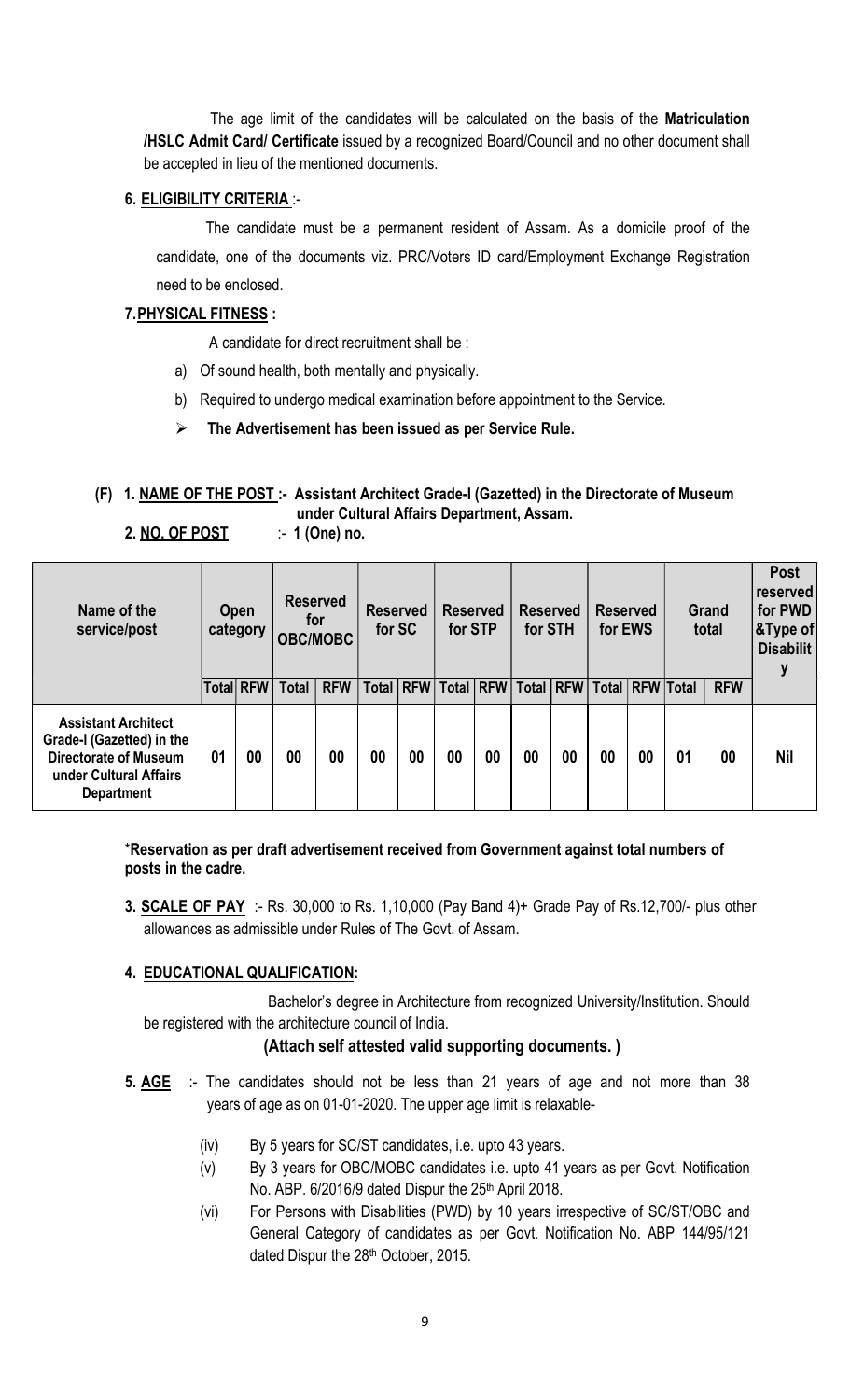The age limit of the candidates will be calculated on the basis of the Matriculation /HSLC Admit Card/ Certificate issued by a recognized Board/Council and no other document shall be accepted in lieu of the mentioned documents.

#### 6. ELIGIBILITY CRITERIA :-

 The candidate must be a permanent resident of Assam. As a domicile proof of the candidate, one of the documents viz. PRC/Voters ID card/Employment Exchange Registration need to be enclosed.

 $\triangleright$  The Advertisement has been issued as per Service Rule.

# (G) 1. NAME OF THE POST :- Laboratory Chemist Grade-I (Gazetted) in the Directorate of Museum under Cultural Affairs Department, Assam.

2. NO. OF POST :- 1 (One) no.

| Name of the<br>service/post                                                                                                           | Open<br>category |            | <b>Reserved</b><br>for<br><b>OBC/MOBC</b> |            | <b>Reserved</b><br>for SC |             | <b>Reserved</b><br>for STP |             | <b>Reserved</b><br>for STH |    | <b>Reserved</b><br>for EWS |                  | Grand<br>total |            | <b>Post</b><br>reserved<br>for PWD<br>&Type of |
|---------------------------------------------------------------------------------------------------------------------------------------|------------------|------------|-------------------------------------------|------------|---------------------------|-------------|----------------------------|-------------|----------------------------|----|----------------------------|------------------|----------------|------------|------------------------------------------------|
|                                                                                                                                       | Totall           | <b>RFW</b> | <b>Total</b>                              | <b>RFW</b> |                           | Total   RFW |                            | Total   RFW |                            |    | Total   RFW   Total        | <b>RFW Total</b> |                | <b>RFW</b> | <b>Disabilit</b><br>v                          |
| <b>Laboratory Chemist</b><br>Grade-I (Gazetted) in the<br><b>Directorate of Museum</b><br>under Cultural Affairs<br><b>Department</b> | 01               | 00         | 00                                        | 00         | 00                        | 00          | 00                         | 00          | 00                         | 00 | 00                         | 00               | 01             | 00         | <b>Nil</b>                                     |

\*Reservation as per draft advertisement received from Government against total numbers of posts in the cadre.

3. **SCALE OF PAY** :- Rs. 30,000 to Rs. 1,10,000 (Pay Band 4)+ Grade Pay of Rs.12,700/- plus other allowances as admissible under Rules of The Govt. of Assam.

#### 4. EDUCATIONAL QUALIFICATION:

 B.Sc with Chemistry from recognized University with Diploma/Certificate in Conservation from reputed Institute.

#### (Attach self attested valid supporting documents.)

- 5. AGE :- The candidates should not be less than 21 years of age and not more than 38 years of age as on 01-01-2020. The upper age limit is relaxable-
	- (i) By 5 years for SC/ST candidates, i.e. upto 43 years.
	- (ii) By 3 years for OBC/MOBC candidates i.e. upto 41 years as per Govt. Notification No. ABP. 6/2016/9 dated Dispur the 25<sup>th</sup> April 2018.
	- (iii) For Persons with Disabilities (PWD) by 10 years irrespective of SC/ST/OBC and General Category of candidates as per Govt. Notification No. ABP 144/95/121 dated Dispur the 28<sup>th</sup> October, 2015.
	- The age limit of the candidates will be calculated on the basis of the Matriculation

/HSLC Admit Card/ Certificate issued by a recognized Board/Council and no other document shall be accepted in lieu of the mentioned documents.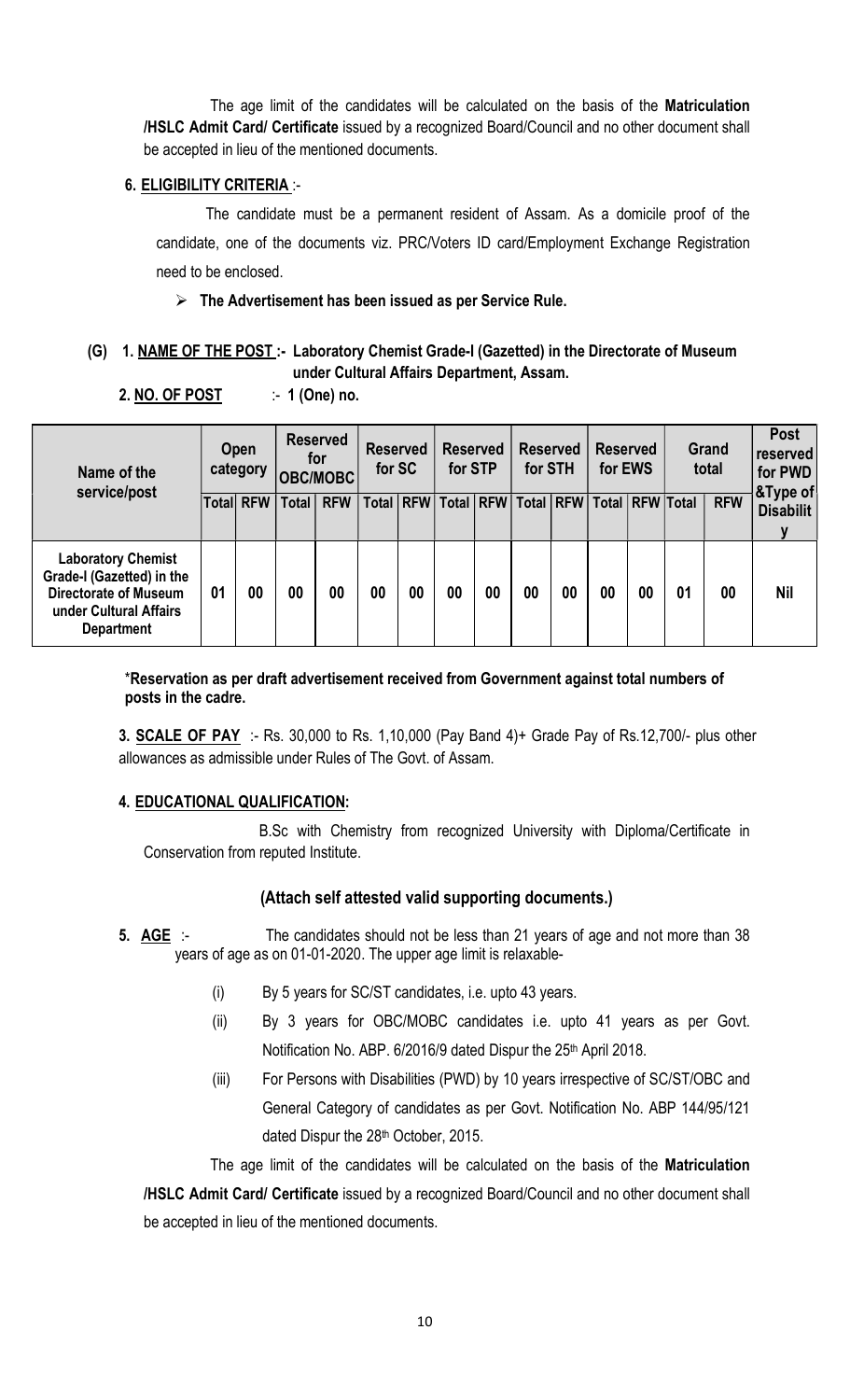# 6. ELIGIBILITY CRITERIA :-

 The candidate must be a permanent resident of Assam. As a domicile proof of the candidate, one of the documents viz. PRC/Voters ID card/Employment Exchange Registration need to be enclosed.

# 7. PHYSICAL FITNESS :

A candidate for direct recruitment shall be :

- a) Of sound health, both mentally and physically.
- b) Required to undergo medical examination before appointment to the Service.

The candidates who are in Govt. service must apply through proper channel. Preference will be given to Departmental (Museum Service) candidates.

The age limit of the candidates will be calculated on the basis of the Matriculation/HSLC Admit Card/Certificate issued by a recognized Board/Council and no other document shall be accepted in lieu of the mentioned documents.

#### $\triangleright$  The Advertisement has been issued as per Service Rule.

#### HOW TO APPLY

- a. The candidates should carefully go through the terms and conditions of the advertisement, particularly (i) Educational qualification (ii) Age limit and (iii) Experience (where experience is necessary.)
- b. Only those candidates who fulfill all the terms and conditions of the advertisement in respect of the post for which they are applicants shall be entertained. Others need not apply.
- c. The candidates shall have to produce identity proof like Pan Card, Driving Licence,Passport, Current ID card issued by the educational institutions, Voter ID Card, Aadhar Card (wherever applicable) at the time of Screening/Written test and Viva- Voice/ Interview.
- d. The candidates should visit the commission's website www.apsc.nic.in regularly. If the commission decides to hold written examination/screening test, the syllabus will be uploaded only in the APSC website.
- e. The name of the post applied for should be clearly written in "bold letters" in the Envelope containing the application form and it should be addressed to the Deputy Secretary, APSC, Jawaharnagar, Khanapara, Guwahati-781022.
- f. Application form may be obtained by downloading from the APSC's website www.apsc.nic.in. Application form DR (New form).
- g. The last date of receiving duly filled up application form in the Commission's office is fixed on 19-01-2021 during office hours.
- h. Applications (including applications received through post) received after the last date fixed for receipt shall not be entertained.
- i. Only applications which are signed by the candidates and accompanied by all particulars as called for in the application form prescribed by the Commission shall be considered and candidates fulfilling all the terms of the advertisement of the respective posts shall be called for a Screening/Written test / Viva-voce interview, where necessary and as decided by the Commission.
- j. (i) All candidates, whether in Government Service or in Government owned undertaking or other similar organizations/Corporations/boards/ or in private employment may intimate their controlling authority instead of routing it through them. However, the fact of the endorsement by the controlling officer may be duly intimated to the Commission by the candidate. In cases where the applications are to be moved through proper channel as per terms of advertisement or subsequent announcements, the application form must be received before the last date of submission.

(ii) The Commission shall in no way be responsible if any candidate is not allowed to sit in the examination or after appointment is not released by the concerned authority.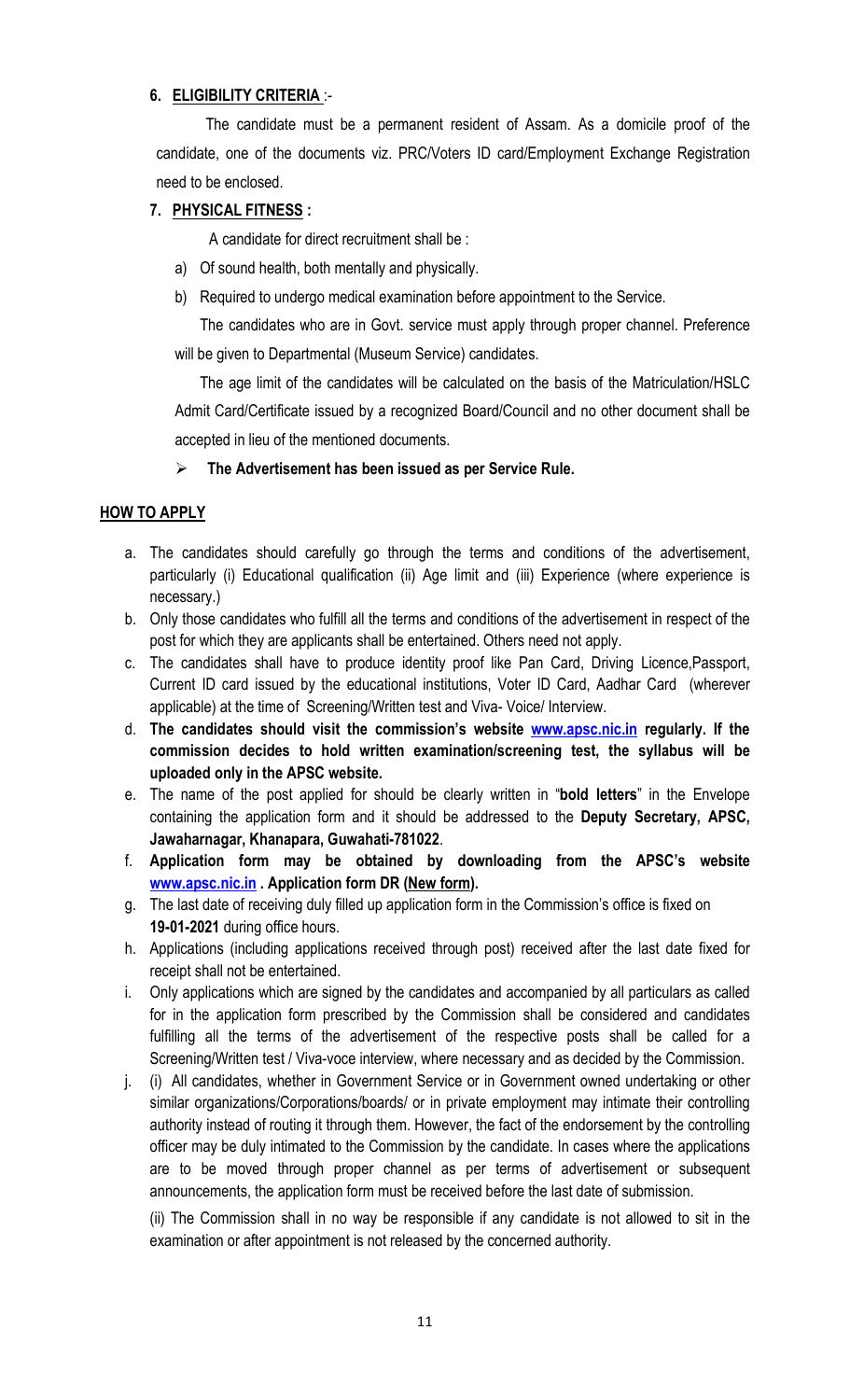k. The candidates must clearly state the documents enclosed with the application in the relevant section of the application form

## APPLICATION FEES :

As per Govt. Notification No. FEG.32/2016/8-A dated Dispur the 28th October, 2016 communicated vide letter No. ABP.60/2014/11 dated 2<sup>nd</sup> February 2018 the Application Fees for all post under the State Govt. of Assam shown as below:

- 1. For General/EWS Candidate : Rs.250/- (Rupees two hundred and fifty) only.
- 2. For SC/ST/OBC/MOBC : Rs.150/- (Rupees one hundred and fifty) only.
- 3. For BPL Candidate : Nil (Candidate having BPL certificate should produce their photocopy of certificate along with the Application Form).
- 4. As per Govt. Notification No. ABP 144/95/121 dated Dispur the 28<sup>th</sup> October, 2015 for persons with disabilities (PWD) candidates, the Application Fees for all posts under the State Govt. of Assam is Nil. PWD candidates should enclose with the application from photocopy of necessary certificate from a competent authority.

Fees should be deposited through Treasury Challan in the Head of Account "NON TAX REVENUE, OTHER NON TAX REVENUE 0051 PSC, 105 STATE PSC APPLICATION FEE RECEIPT OF APSC" showing name of post and department. Original copy of Treasury Challan should be submitted along with the application form.

**OR** Service Service Service Service Service Service Service Service Service Service Service Service Service Service Service Service Service Service Service Service Service Service Service Service Service Service Service S

Fees can be deposited online using Government Receipt Accounting System-GRAS (Website: https://assamegras.gov.in). Candidates may pay the requisites fees (as admissible for the category mentioned above). Printed copy of Treasury Challan generated through GRAS should be submitted along with the application form. In Remarks column, candidate may write post applied for.

5. Applicants who apply for different posts in this advt. should apply in separate forms and deposit application fees for each post.

#### HOW TO FILL UP THE FORM

- a. Applicants must affix 1 (One) copy of recent photograph firmly on the space provided in the application form with good quality glue/adhesive and should also enclose another copy along with the application form. The photograph must be signed prominently. The Commission shall not be responsible for detachment/ loss of the photograph.
- b. Since the practice of furnishing attested copies of certificates/mark sheets etc. by competent authority has been discontinued by the Govt., the applicant shall furnish copies of certificate/mark sheet etc. declared by himself/herself as "certified to be true copy of the original" along with the application form.
- c. Applications must be accompanied by self attested copies of the under-mentioned documents, which should be tagged well without any chance of getting lost in transit.

Applications which are not accompanied by anyone of the under-mentioned documents/ requirements will not be entertained.

- 1. Original treasury Challan depositing prescribed application fee wherever necessary as per terms of advertisement containing details of posts applied for.
- 2. Age proof certificate (HSLC/Class X Board Admit Card/Pass Certificate).
- 3. Certificates & mark sheets of all examinations from HSLC onwards up to the level of qualifying examination.
- 4. Caste certificate (wherever necessary) of reserved categories issued by appropriate authority.
- 5. Disability certificate(wherever necessary)
- 6. Two copies of recent passport size photograph with white background.
- 7. Signature( scanned copy to be uploaded in online mode when available)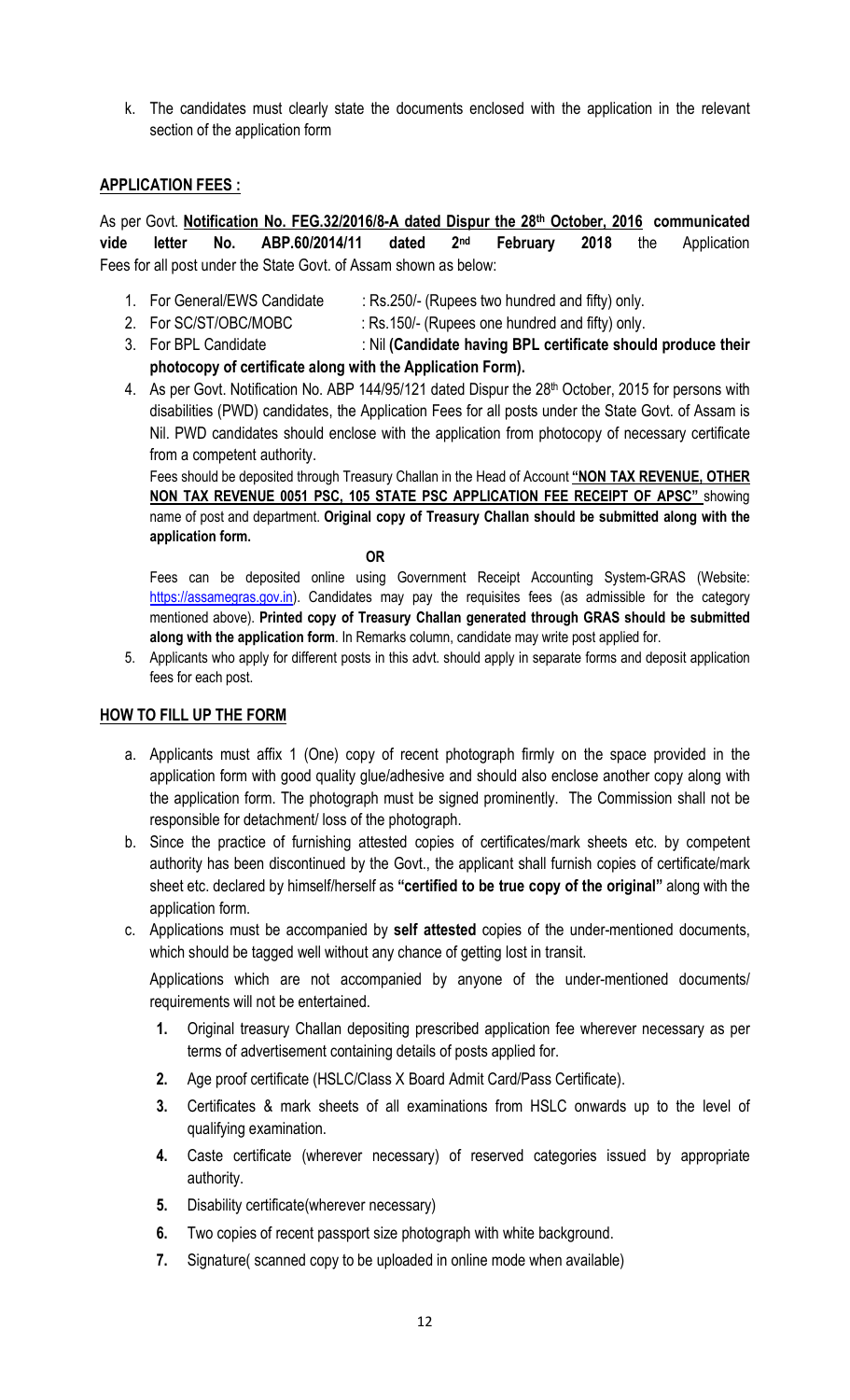- 8. Experience certificates (wherever necessary) indicating the period of Service/Experience with dates.
- 9. BPL certificate/EWS certificate (wherever necessary).

Self attested photocopies should be tagged properly without any chance of getting lost during transit. The Commission will not be responsible for any such loss due to improper tagging.

 Incomplete application in terms of the Advertisement will be summarily rejected. No documents will be entertained after the last date of submission of application.

# POINTS TO NOTE :

- 1. The candidates before applying for the post(s)/service(s) should ensure that they fulfill all the eligibility conditions. Their admission at all the stages of selection in which they are admitted by the Commission will be purely provisional and under scrutiny, subject to their satisfying the prescribed eligibility conditions. If on verification at any time or any stage before or after the Screening Examination or/Written Examination and Interview Test, it is found that they do not fulfill any of the eligibility conditions; their candidature for the post(s)/service(s) will be cancelled by the Commission.
- 2. It is for the candidates themselves to see whether they satisfy the prescribed physical requirement (physical standard) and whether he/she is eligible to apply where Examination of physical standard is conducted by the State Govt. before making any appointment.
- 3. No request for withdrawal of candidature received from a candidate after he/she has submitted his/her application will be entertained under any circumstances.
- 4. At any stage of the selection process no candidate shall be allowed to change his/her category (of caste etc)/sub-category/sub-categories as claimed by him/her in the original application form/online application form submitted to the Commission.
- 5. The candidates who furnish wrong, erroneous or incorrect information in their application form may be disqualified from appearing for any post before the Commission up to a period to be specified by the Commission.
- 6. In case of detection of any false declaration / statement made by any applicant, his/her application will be rejected and will also be penalized as per prevailing Rules/Law. If in any case, submission of false material facts with a view to hoodwinking the Commission is detected even after the recommendation is made, the Commission may refer the matter to Government for taking necessary action.

# DIRECT RECRUITMENT:

The selection procedure will be notified later on followed by issuing corrigendum/addendum, if required.

 The commission will decide the provision for selection in respect of any post/posts or service/ services considering the status, cadre and grade or the number of applications received for the advertised post/posts or service/ services.

 The Commission will also decide to conduct examination/test etc. zone wise, depending upon the numbers of candidates against the districts shown below:

| <b>SLNO</b> | <b>NAME OF ZONES</b> | <b>DISTRICTS COVERED UNDER THE ZONES</b>                                   |
|-------------|----------------------|----------------------------------------------------------------------------|
|             | Silchar              | Hailakandi, Karimganj, Cachar                                              |
| 2           | Jorhat               | Golaghat, Dibrugarh, Jorhat, Majuli, Charaideo, Sivasagar & Tinsukia       |
| 3           | Nagaon               | Dima Hasao, Hojai, Nagaon, Morigaon, Karbi Anglong & West Karbi<br>Anglong |
| 4           | Tezpur               | Biswanath, Dhemaji, Lakhimpur, Sonitpur, Udalguri                          |
| 5           | Kokrajhar            | Bongaigaon, Chirang, Dhubri, Goalpara, Kokrajhar, South Salmara            |
| 6           | Guwahati             | Barpeta, Baksa, Kamrup, Kamrup (Metro), Nalbari and Darrang                |

NB: The Commission has the discretion to reduce or increase the number of zones depending upon the number of candidates.